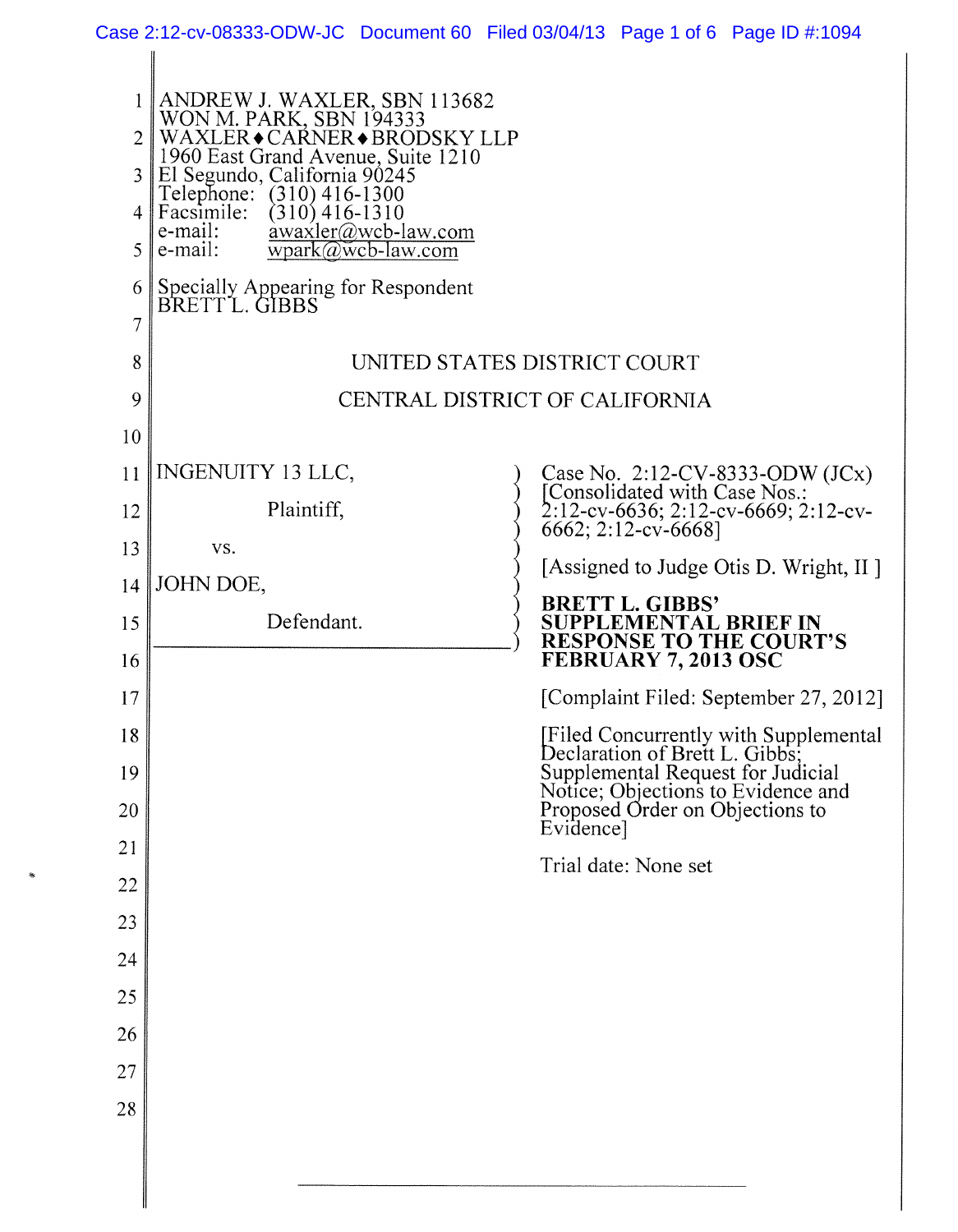## 1 **I. INTRODUCTION**

2 3 4 5 6 7 8 9 10 The response filed by attorney Morgan Pietz to the Court's February 7, 2013 Order to Show Cause (the "Pietz Response" and "OSC") fails to provide any evidence that demonstrates that Mr. Gibbs should be sanctioned. Indeed, the Pietz Response relies on guilt by association in attempting to assail Mr. Gibbs for his mere association with, and the alleged activity of, Steele Hansmeier PLLC ("S&H") and Prenda Law, Inc. ("Prenda").<sup>12</sup> As the Pietz Response fails to address or dispute the key facts which demonstrate that Mr. Gibbs did not engage in any malfeasance, Mr. Gibbs respectfully requests the Court discharge the OSC without the imposition of sanctions.

## 11 12 **II. MR. GIBBS DID NOT VIOLATE THE COURT'S OCTOBER 19, 2012 ORDERS**

13 14 15 16 17 18 19 20 The Pietz Response provides no evidence that Mr. Gibbs violated the Court's October 19, 2012 Orders. Indeed, the Declarations of Bart Huffman and Camille Kerr, while questioning the actions of a Prenda paralegal, do not accuse Mr. Gibbs of any wrongdoing. Mr. Gibbs did not instruct the Prenda paralegal to follow-up regarding the status of the subpoena following issuance of the Court's October 19, 2013 Orders, was not aware of any attempt to follow-up regarding the status of the subpoena until raised by Mr. Pietz, and specifically advised others at Prenda not to enforce the subpoenas. (Supp. Gibbs Decl. **14**).

What is undisputed is Mr. Gibbs' good faith compliance with the Court's

- 21
- 22
- 23
- 24 25 26 Indeed, the Pietz Response fails to contradict that Mr. Gibbs is not, and has never been, a principal or owner of S&H, Prenda, AF Holdings LLC ("AF Holdings") or Ingenuity 13 LLC ("Ingenuity"), nor the fact that Mr. Gibbs' sole relationship with these entities has been as a contracted outside attorney in an "Of" Counsel" role.

27 28  $2$  Mr. Gibbs no longer has a relationship with Prenda or Livewire Holdings LLC. He is no longer counsel of record for any cases involving Ingenuity and is counsel of record in one case for AF Holdings pending AF Holdings retaining new counsel. (Supp. Gibbs Dec. **f** 3).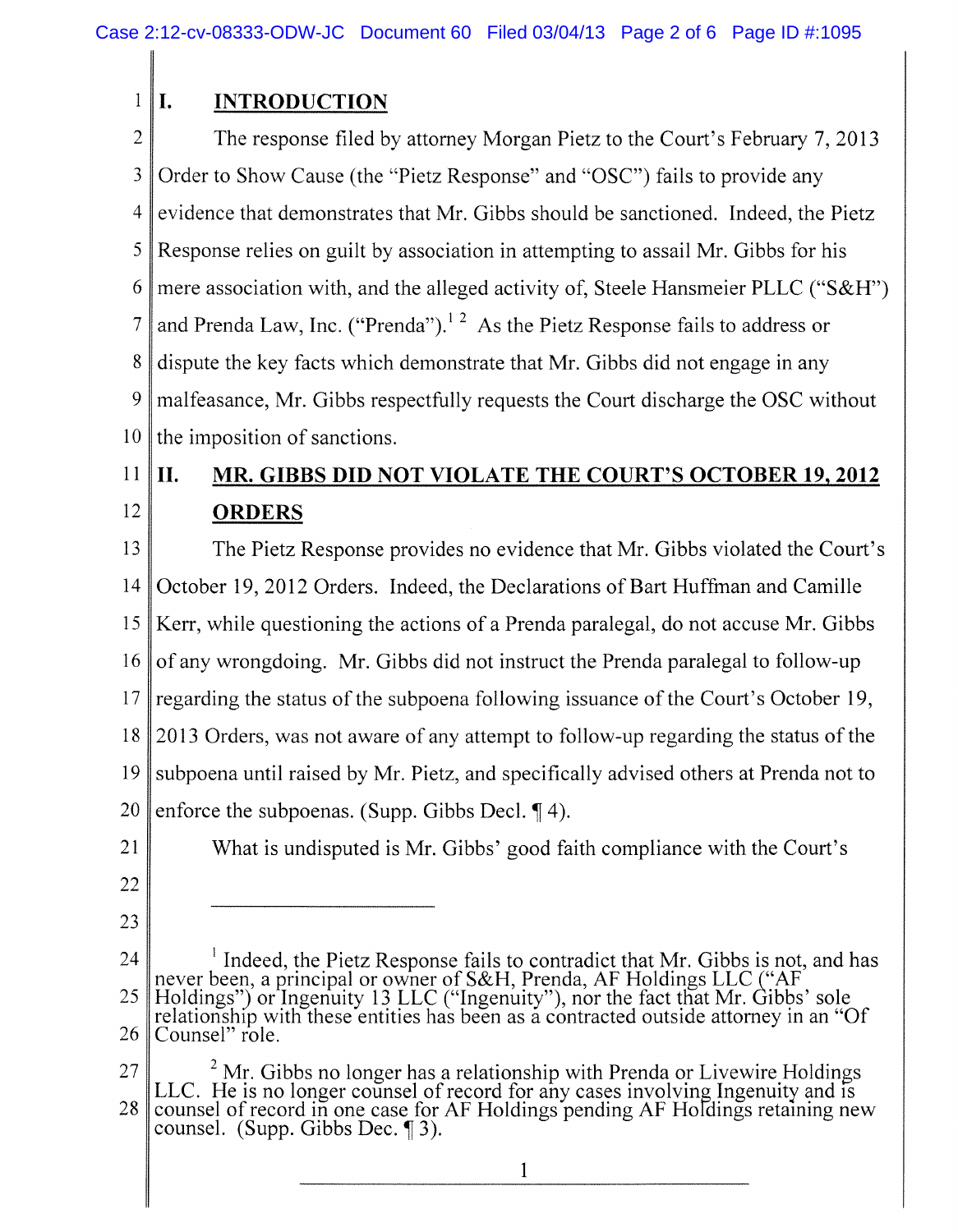1 2 3 4 October 19, 2013 Orders as he timely caused the Orders to be served on the registered agents for service of process of the ISPs. Thus, Mr. Gibbs acted to ensure that the ISPs had notice that they were no longer required to respond to the subpoenas that had already been served. (Gibbs Decl. 121).

5 6 7 8 9 10 11 12 In addition, the Pietz Response does not provide any evidence or argument showing that the Court's October 19, 2012 Orders precluded Mr. Gibbs from making informal attempts to identify the infringers in Case Nos. 6636 and 6669. The Pietz Response also fails to contradict Mr. Gibbs' explanation that his client's responses of November 1, 2013 were accurate and that the failure to include the identities of the subscribers in Case Nos. 6636 and 6669 was likely caused by the lag time it took for the subpoena responses to be received by Prenda and the information uploaded to the computer database accessible by Mr. Gibbs.

13 14 15 Thus, the Pietz Response, stripped of its rhetoric and irrelevant accusations, does not contradict that Mr. Gibbs did not violate the Court's October 19, 2012 Orders.

## 16 17 **III. A REASONABLE INVESTIGATION AND INQUIRY WAS CONDUCTED**

18 19 20 The Pietz Response is also void of any evidence showing that Mr. Gibbs failed to conduct a reasonable investigation under the circumstances before alleging copyright infringement against Benjamin Wagar and Mayon Denton.

21 22 23 First, the fact that the infringers in Case Nos. 6662 and 6668 downloaded complete and useable copies of the copyrighted film was confirmed before the cases were filed. This is undisputed. $3$ 

The Pietz Response's statement that Mr. Gibbs has previously represented to

- 24
- 25
- 26

27 28  $3$  Although the Pietz Response attempts to question the use of Peter naigr as the technical education to Prande, it foils to dignute that the technical Hansmeier as the technical advisor to Prenda, it fails to dispute that the technology<br>used to monitor the infringers convertely reflects that the infringers are illegally. used to monitor the infringers accurately reflects that the infringers are illegally downloading uses the complete conjugation of the convicted films. downloading useable and complete copies of the copyrighted films.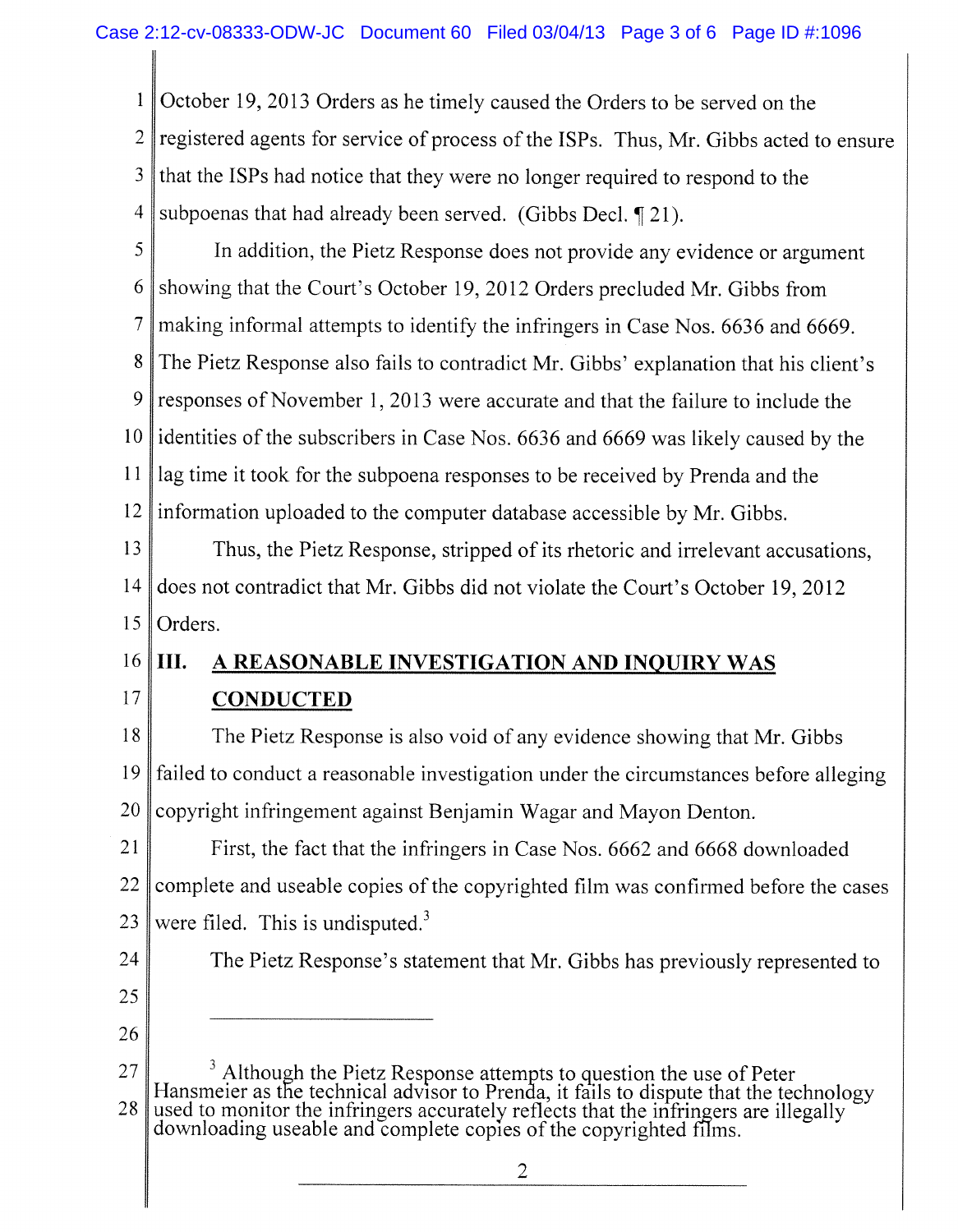1 2 3 4 5 6 another court that it is unreasonable to simply name the IP subscriber as the alleged copyright infringer without further investigation is also of no consequence. The undisputed facts show that Mr. Gibbs did not simply name the IP subscribers in case Nos. 6662 or 6668. Indeed, he did not name the IP subscribers as the alleged infringers *because* his investigation led him to believe other members of their household were the likely infringers.<sup>4</sup>

7 8 9 10 In both Case Nos. 6662 and 6668, Mr. Gibbs made multiple attempts to contact the Denton and Wagar households via telephone and mail,  $\delta$  conducted multiple public information searches and Google property searches to exclude neighbors before naming Benjamin Wagar and Marvin Denton.<sup>6</sup>

11 12 13 14 15 16 17 18 19 20 Finally, the Pietz Response's apparent attempt to rely on the *Nason* case as alleged evidence to infer that the naming of Mr. Denton and Mr. Wagar were improper in Case Nos. 6662 and 6668 is also misplaced. Specifically, in *Lightspeed Media Corp. v. Nason,* Los Angeles County Superior Court Case No. NC057950, Mr. Pietz filed a motion for sanctions (among other motions) against Mr. Gibbs pursuant to California *Code of Civil Procedure* section 128.7(b)(3) on the grounds that Mr. Gibbs had no evidence or was unlikely to have evidence to support the allegation against defendant Jesse Nason.<sup>7</sup> However, the court denied Mr. Pietz's

- 21 22 23 Statistics demonstrate that it is normally a young male in the household who is utilizing file sharing websites to illegally download copyrighted works. The United States Supreme Court has commented, "[Mjany people (especially the young) use file-snaring software to download copyrighted works.' *Metro-Goldwyn-Mayer Studios, Inc. v. Grokster Ltd.,* 545 U.S. 913, 928-929 (2005).
- 24 25 <sup>3</sup> Indeed, Mr. Wagar and Mr. Denton did not deny they downloaded the copyrighted film in response to Mr. Gibbs' attempts to contact them.
- 26 27 <sup>6</sup> Mr. Pietz's criticism of Mr. Gibbs' reasonable investigation under the circumstances through public records and internet searches is perplexing given the fact that much of Mr. Pietz's "evidence" of malfeasance by Prenda is also based on information apparently obtained from the internet and public information searches.

<sup>28</sup>  Similar to Rule 11, California *Code of Civil Procedure* 128.7(b)(3) states in relevant part: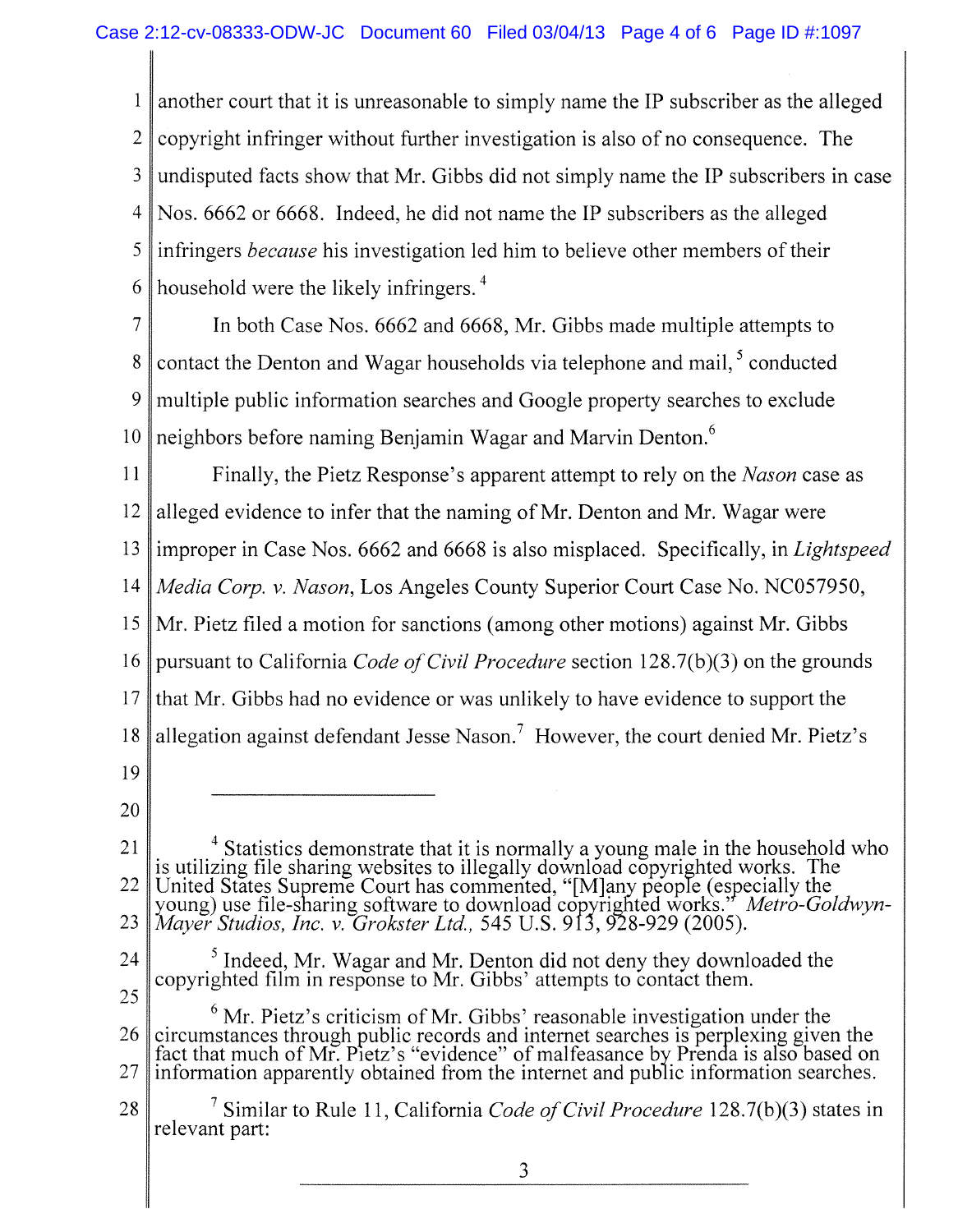Case 2:12-cv-08333-ODW-JC Document 60 Filed 03/04/13 Page 5 of 6 Page ID #:1098

| $\mathbf{1}$   | motion for sanctions. (Supp. RJN No. $6 -$ November 14, 2012 Minute Order). <sup>8</sup>                                                                                                                                        |  |
|----------------|---------------------------------------------------------------------------------------------------------------------------------------------------------------------------------------------------------------------------------|--|
| $\overline{2}$ | Thus, the facts demonstrate that Mr. Gibbs made a reasonable inquiry before                                                                                                                                                     |  |
| 3              | identifying Mr. Wagar and Mr. Denton as defendants.                                                                                                                                                                             |  |
| $\overline{4}$ | IV.<br>MR. GIBBS DID NOT MISAPPROPRIATE THE NAME OF ALAN                                                                                                                                                                        |  |
| 5              | <b>COOPER</b>                                                                                                                                                                                                                   |  |
| 6              | The litigations are not based on an invalid copyright and Mr. Gibbs did not                                                                                                                                                     |  |
| $\overline{7}$ | misappropriate the identity of Alan Cooper or any other person. <sup>9</sup>                                                                                                                                                    |  |
| 8              | As an initial matter, the Pietz Response noticeably fails to dispute that the                                                                                                                                                   |  |
| 9              | copyright litigations are based on a valid copyright assignment because the                                                                                                                                                     |  |
| 10             | assignment was executed by the assignor, Heartbreaker, irrespective of the potential                                                                                                                                            |  |
| 11             | issue regarding the identity of Alan Cooper. See 17 U.S.C. § 204; Effects                                                                                                                                                       |  |
| 12             | Associates, Inc. v. Cohen, 908 F.2d 555, 557 (9th Cir. 1990); see also RJN No. 5,                                                                                                                                               |  |
| 13             | AF Holdings v. Does 1-96, United States District Court for the Eastern District of                                                                                                                                              |  |
| 14             | California Case No. 3:11-cv-03335-JSC – Order Re: Plaintiff's Renewed Request                                                                                                                                                   |  |
| 15             | for Discovery Prior to Rule 26(f) Conference).                                                                                                                                                                                  |  |
| 16             | While the Pietz Response argues that other attorneys of Prenda were                                                                                                                                                             |  |
| 17             |                                                                                                                                                                                                                                 |  |
| 18             |                                                                                                                                                                                                                                 |  |
| 19             | "(b) By presenting to the court, whether by signing, filing, submitting,<br>or later advocating, a pleading, petition, written notice of motion, or                                                                             |  |
| 20             | other similar paper, an attorney or unrepresented party is certifying that<br>to the best of the person's knowledge, information, and belief, formed                                                                            |  |
| 21             | after an inquiry reasonable under the circumstances, all of the following<br>conditions are met:                                                                                                                                |  |
| 22             | (3) The allegations and other factual contentions have evidentiary                                                                                                                                                              |  |
| 23             | support or, if specifically so identified, are likely to have evidentiary<br>support after a reasonable opportunity for further investigation or                                                                                |  |
| 24             | discovery." Cal. Code Civ. Proc. $\S$ 128.7(b)(3).                                                                                                                                                                              |  |
| 25             | <sup>8</sup> The Pietz Response makes the irrelevant claim that Mr. Gibbs engaged in                                                                                                                                            |  |
| 26             | improper conduct in $Nason$ and Hatfield simply because Mr. Gibbs' investigation uncovered facts which the defendants disputed. However, the Pietz Response does<br>not dispute that the investigations were in fact conducted. |  |
| 27             | <sup>9</sup> Like Alan Cooper, Mr. Gibbs has no involvement in any attempt to                                                                                                                                                   |  |
| 28             | misappropriate or misidentify the names of Salt Marsh or Alan Moody, Alan Moay,<br>Alan Mony, or Allan Mooney. (Supp. Gibbs. Decl. 15).                                                                                         |  |
|                | 4                                                                                                                                                                                                                               |  |
|                |                                                                                                                                                                                                                                 |  |